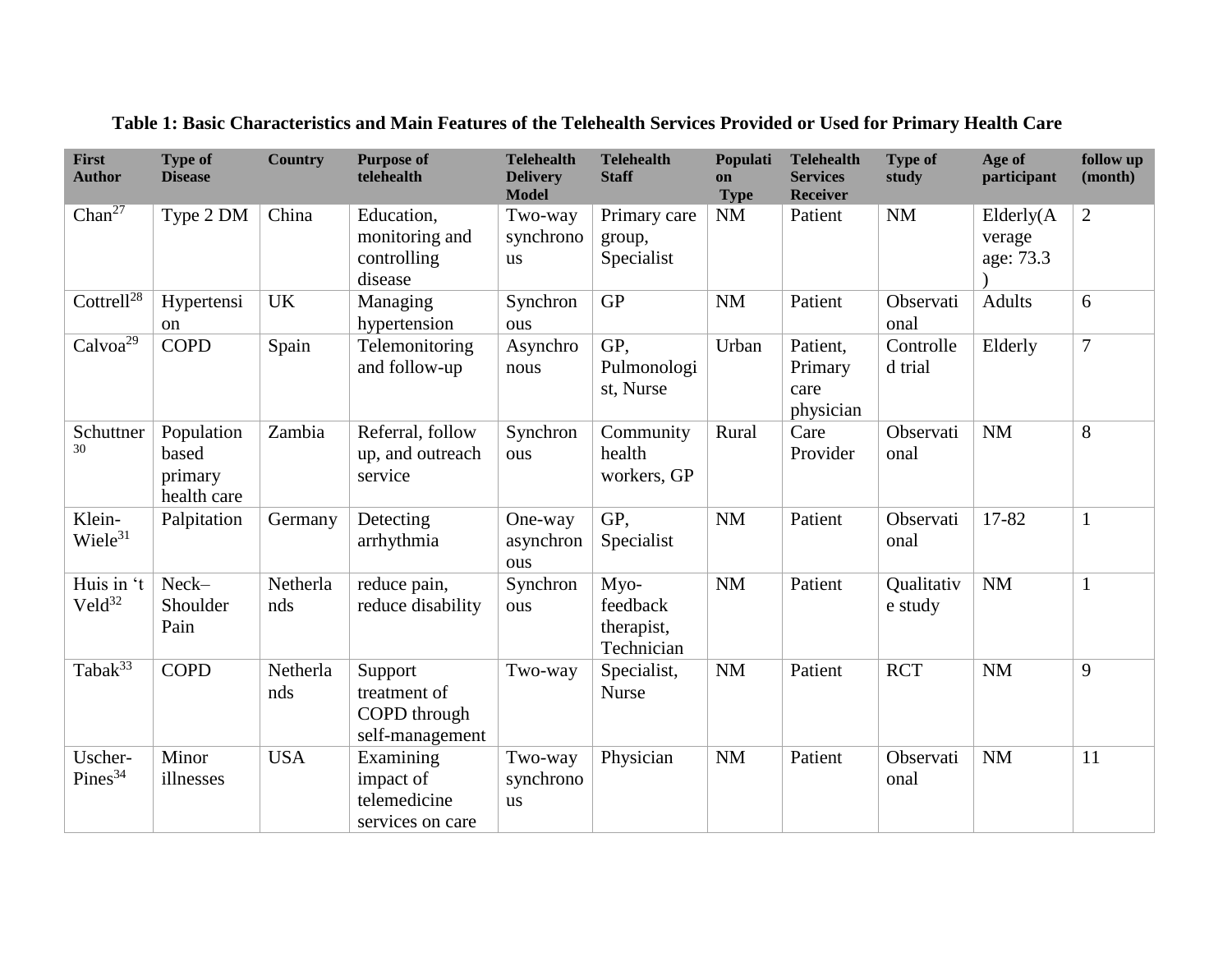| Harrison <sup>3</sup>      | <b>Diseases</b><br>related to<br>10 different<br>specialties | <b>UK</b>  | Teleconferencing<br>outpatient<br>consultations                                | Two-way<br>synchrono<br><b>us</b>       | GP,<br>Specialist                                       | Urban     | Patient                 | Observati<br>onal<br>explorator<br>y<br>feasibility<br>study | <b>NM</b>                      | 5       |
|----------------------------|--------------------------------------------------------------|------------|--------------------------------------------------------------------------------|-----------------------------------------|---------------------------------------------------------|-----------|-------------------------|--------------------------------------------------------------|--------------------------------|---------|
| Izquierdo<br>36            | <b>Diabetes</b>                                              | <b>USA</b> | Following the<br>recommendation<br>of remote<br>diabetes team by<br><b>GPs</b> | <b>NM</b>                               | GP,<br>Specialist                                       | Rural     | Patient                 | <b>RCT</b>                                                   | 55 years<br>of age or<br>older | 7 years |
| de<br>Lusignan<br>$a^{37}$ | Chronic<br>Heart<br>Failure                                  | <b>UK</b>  | Home<br>telemonitoring                                                         | Synchron<br>ous/async<br>hronous        | Nurse,<br>Cardiologist,<br>GP, Clinical<br>physiologist | <b>NM</b> | Patient                 | <b>RCT</b>                                                   | <b>Between</b><br>65 and 80    | 6       |
| Anogian<br>$akis^{38}$     | Primary<br>care in<br>prison                                 | Greece     | To assist primary<br>care team for<br>delivery of health<br>care in prison     | <b>NM</b>                               | GP.<br>Paramedics,<br>Specialist,<br><b>Nurse</b>       | Urban     | Patient                 | Observati<br>onal<br>$(cross-$<br>sectional)                 | NM                             | 9       |
| Trief $39$                 | <b>Diabetes</b>                                              | <b>USA</b> | Improving<br>diabetes control                                                  | Synchron<br>ous and<br>asynchron<br>ous | Dietitian,<br>Nurse,<br>Specialist                      | Rural     | Patient                 | Observati<br>onal                                            | Elderly<br>patients            | 12      |
| $Glynn^{40}$               | Physical<br>activity                                         | Ireland    | Promoting<br>physical activity<br>in primary care                              | Synchron<br>ous and<br>asynchron<br>ous | Primary care<br>team                                    | Rural     | Young<br>populatio<br>n | <b>RCT</b>                                                   | $>16$ age                      | 8       |
| Mussulm<br>$an^{41}$       | Smoking<br>Cessation                                         | <b>USA</b> | Examining tele-<br>delivery of<br>effective tobacco<br>treatment               | Synchron<br>ous                         | Counselor,<br>Receptionist<br>, Nurse                   | Rural     | Patient                 | <b>RCT</b>                                                   | >18                            | 12      |
| Pratt <sup>42</sup>        | Mental<br>illnesses                                          | <b>USA</b> | Improving self-<br>management                                                  | Synchron<br>ous and                     | <b>Nurse</b>                                            | Urban     | Patient                 | Observati<br>onal                                            | aged 18<br>and older           | 6       |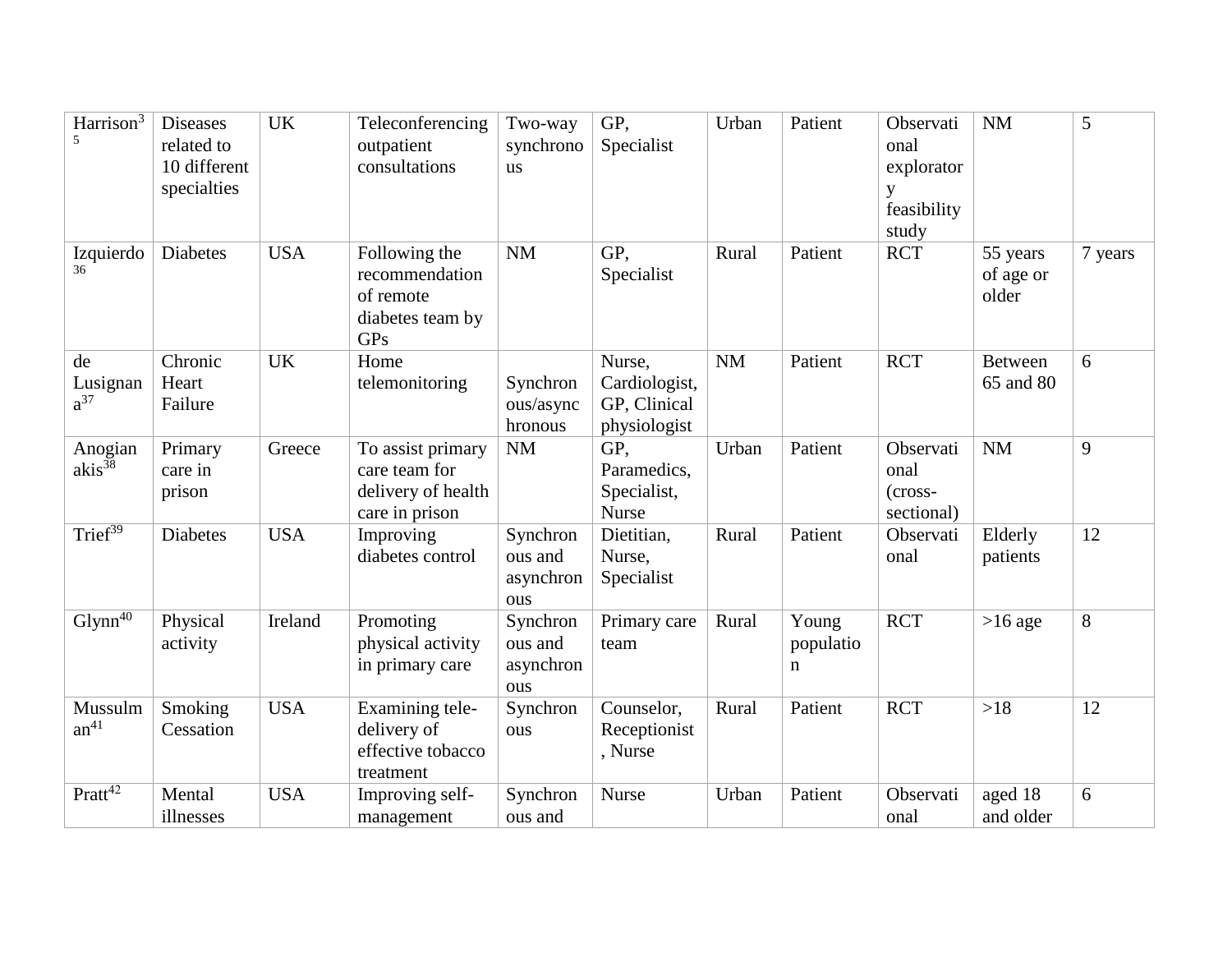|                               | and chronic<br>illness                     |                |                                                                  | asynchron<br>ous |                                                                     |                           |                              |                   |                                                          |                |
|-------------------------------|--------------------------------------------|----------------|------------------------------------------------------------------|------------------|---------------------------------------------------------------------|---------------------------|------------------------------|-------------------|----------------------------------------------------------|----------------|
| $Levy^{43}$                   | Spina<br>Bifida                            | <b>UK</b>      | To support<br>continence self-<br>care deficits                  | Two-way          | <b>Nurse</b>                                                        | <b>NM</b>                 | Patients'<br>family          | Observati<br>onal | $12 - 18$<br>years                                       | <b>NM</b>      |
| Bove <sup>44</sup>            | Hypertensi<br><sub>on</sub>                | <b>USA</b>     | Self-monitoring                                                  | Two-way          | GP, Nurse                                                           | Urban,<br>Unders<br>erved | Patient                      | <b>RCT</b>        | $>18$                                                    | 6              |
| Al<br>Alawi <sup>45</sup>     | Diabetic<br>retinopathy                    | <b>Bahrain</b> | Screening                                                        | <b>NM</b>        | Ophthalmol<br>ogist,<br>Ophthalmol<br>ogic<br>technician            | <b>NM</b>                 | Primary<br>care<br>physician | Observati<br>onal | 24-84<br>years                                           | <b>NM</b>      |
| Hatef <sup>46</sup>           | Diabetic<br>retinopathy                    | <b>USA</b>     | Increasing the<br>completion of the<br>annual eye<br>examination | <b>NA</b>        | GP,<br>Specialist                                                   | Urban,<br>Unders<br>erved | Patient                      | Observati<br>onal | 18-75<br>years                                           | <b>NM</b>      |
| Odnoletk<br>ova <sup>47</sup> | Type 2 DM                                  | Belgium        | Coaching                                                         | <b>NA</b>        | Certified<br>diabetes<br>nurse<br>educator                          | <b>NM</b>                 | Patient                      | <b>RCT</b>        | 18-75<br>years                                           | 18             |
| Quinn <sup>48</sup>           | Type 2<br>diabetes                         | <b>USA</b>     | Evaluate self-<br>efficacy for<br>diabetes self-<br>management   | Two-way          | Certified<br>diabetes<br>educator,<br>Patient<br>coaching<br>system | <b>NM</b>                 | Patient                      | Observati<br>onal | seven<br>older<br>adults<br>(mean age:<br>70.3<br>years) | $\overline{2}$ |
| Wakefiel<br>$d^{49}$          | <b>Diabetes</b><br>and<br>hypertensio<br>n | <b>USA</b>     | Evaluating the<br>efficacy of<br>remote<br>monitoring            | <b>NA</b>        | <b>Nurse</b>                                                        | Urban                     | Patient                      | <b>RCT</b>        | 40-89<br>years                                           | 6 and 12       |
| Deen $\overline{50}$          | Depression                                 | <b>USA</b>     | Evaluating<br>acceptability,                                     | Two-way          | Nurse,<br>Psychologist                                              | <b>NM</b>                 | Patient                      | <b>RCT</b>        | Mean: 47                                                 | 12             |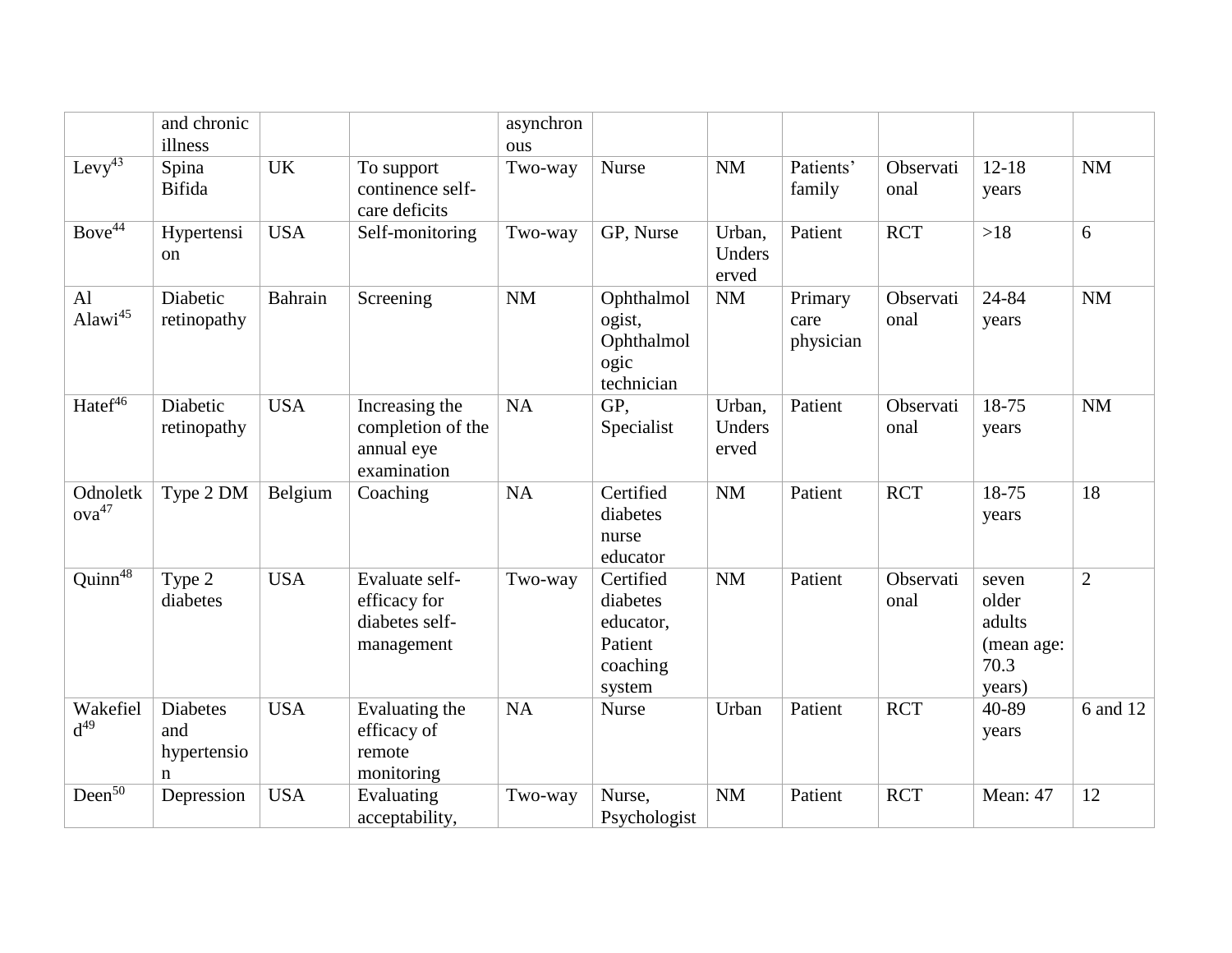|                                  |                    |               | initiation and<br>engagement in<br>tele-<br>psychotherapy                       |                                   | Psychiatrist,<br>Pharmacist                         |                           |                                                                              |                                                   |           |           |
|----------------------------------|--------------------|---------------|---------------------------------------------------------------------------------|-----------------------------------|-----------------------------------------------------|---------------------------|------------------------------------------------------------------------------|---------------------------------------------------|-----------|-----------|
| Tudiver<br>51                    | <b>Diabetes</b>    | <b>USA</b>    | Evaluating<br>acceptability                                                     | NA                                | GP,<br>Dietitian                                    | Mostly<br>rural,<br>urban | Patient                                                                      | Observati<br>onal<br>(longitudi<br>nal<br>survey) | Mean: 48  | 12        |
| Nagrebet<br>$\mathrm{sky}^{52}$  | Type 2<br>diabetes | <b>UK</b>     | Feasibility self-<br>monitoring                                                 | Synchron<br>ous                   | GP, Nurse                                           | <b>NM</b>                 | Patient                                                                      | <b>RCT</b>                                        | Mean: 58  | 6         |
| <b>Bujnows</b><br>ka-Fedak<br>53 | Primary<br>care    | Poland        | Support real time<br>consultations                                              | Two-way<br>synchrono<br><b>us</b> | GP,<br>Academic<br>family<br>medicine<br>specialist | Urban,<br>Rural           | GP,<br>Patient                                                               | Descriptiv<br>e                                   | NM        | 3 years   |
| Huber <sup>54</sup>              | Obesity            | <b>USA</b>    | Improving<br>lifestyle                                                          | <b>NM</b>                         | Wellness<br>coach                                   | <b>NM</b>                 | Patient                                                                      | <b>RCT</b>                                        | 18-55     | 6         |
| Etheringt<br>$\text{on}^{55}$    | Cervical<br>Cancer | UK            | Screening<br>cervical cancer                                                    | Asynchro<br>nous                  | Nurse,<br>Specialist                                | Urban                     | Women<br>with<br>minor<br>smear<br>abnormali<br>ty but<br>normal<br>cervices | Observati<br>onal                                 | 19-50     | 2 weeks   |
| $Ruas^{56}$                      | Primary<br>Care    | <b>Brazil</b> | Increasing the<br>ability of primary<br>care providers<br>and educating<br>them | Asynchro<br>nous                  | Specialist                                          | <b>NM</b>                 | Primary<br>Care<br>Physician                                                 | Observati<br>onal<br>(descripti<br>ve)            | $24 - 61$ | <b>NM</b> |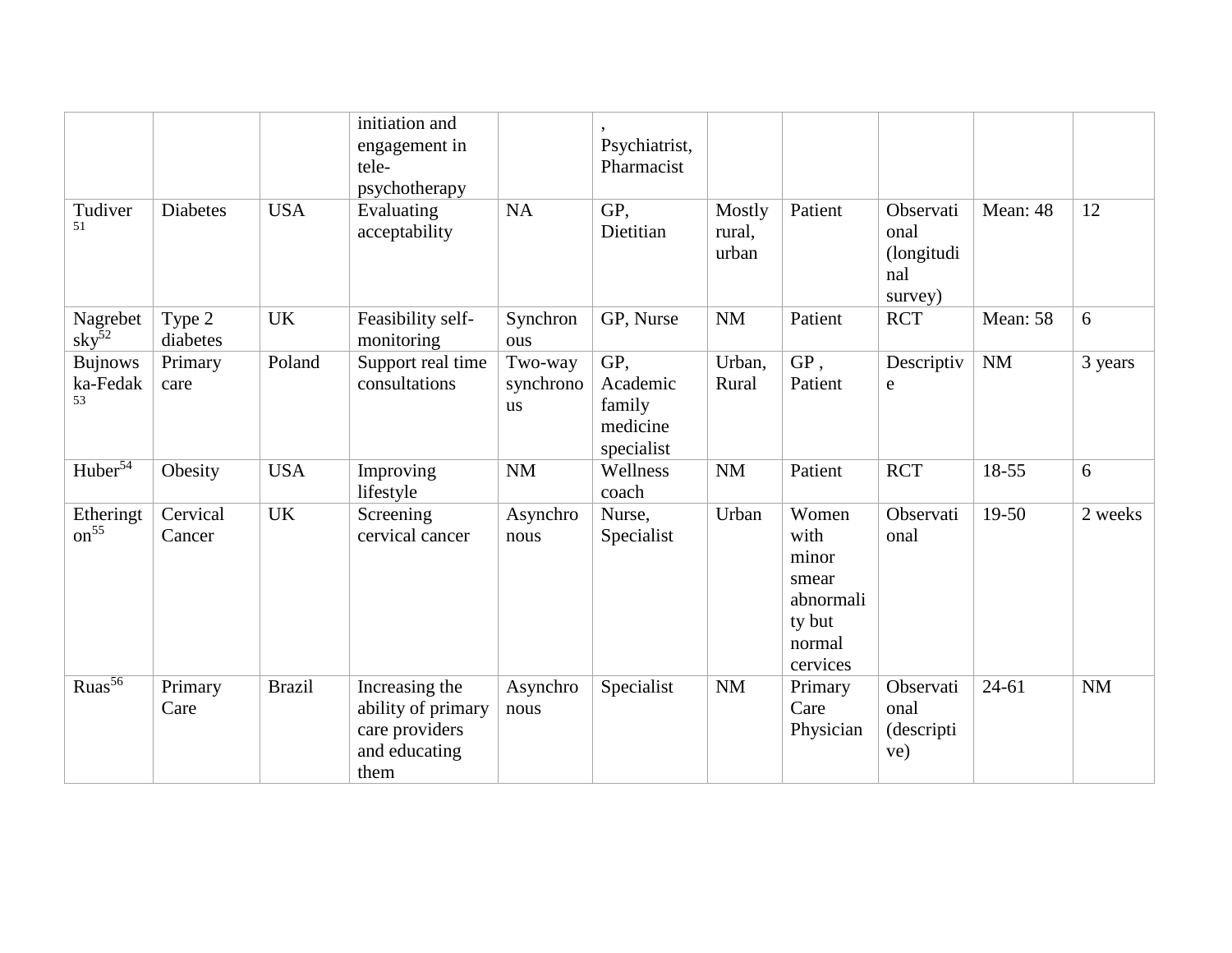| Salisbury<br>57            | Cardiovasc<br>ular<br>Disease                                | <b>UK</b>  | Reducing risk of<br>cardiovascular<br>disease                                                  | Asynchro<br>nous/sync<br>hronous  | GP, Nurse                                                       | Urban/<br>Rural | Patients                                                        | <b>RCT</b>                                   | 40-74                                   | 12           |
|----------------------------|--------------------------------------------------------------|------------|------------------------------------------------------------------------------------------------|-----------------------------------|-----------------------------------------------------------------|-----------------|-----------------------------------------------------------------|----------------------------------------------|-----------------------------------------|--------------|
| Salisbury<br>58            | Chronic<br>Health<br>Conditions                              | <b>UK</b>  | Developing<br>conceptual<br>model for<br>telehealth                                            | <b>NM</b>                         | <b>GP</b>                                                       | <b>NM</b>       | Patients,<br>Healthcar<br>e<br>profession<br>als                | Mixed<br>methods                             | <b>NM</b>                               | <b>NM</b>    |
| Iannitto $\overline{59}$   | <b>Diabetes</b><br>Type II                                   | <b>USA</b> | Managing insulin                                                                               | <b>NM</b>                         | GP, Nurse                                                       | <b>NM</b>       | Patients                                                        | Observati<br>onal<br>(cross-<br>sectional)   | $>18$                                   | 12           |
| Langkam<br>$p^{60}$        | Children<br>with<br>Developme<br>ntal<br><b>Disabilities</b> | <b>USA</b> | <b>Evaluate benefits</b><br>of school based<br>telemedicine for<br>treating minor<br>illnesses | Asynchro<br>nous                  | GP, Nurse,<br>Certified<br>telehealth<br>assistant in<br>school | Rural           | Patient<br>(school-<br>age<br>children<br>with a<br>disability) | Observati<br>onal<br>$(cross-$<br>sectional) | 3-21 years<br><b>Mean: 9.2</b><br>years | 12<br>months |
| Larsen $6\overline{1}$     | Type 2<br>diabetes                                           | <b>UK</b>  | Adjusting the<br>insulin dose to<br>improve<br>glycemic control                                | Asynchro<br>nous/Sync<br>hronous  | Nurse/GP                                                        | <b>NM</b>       | Patient                                                         | Observati<br>onal                            | Mean: 57                                | 6            |
| Dario $\overline{62}$      | Type 2<br>diabetes                                           | Italy      | Telemonitoring<br>for improving<br>health-related<br>quality of life                           | Synchron<br>ous/Asyn<br>chronous  | Specialist                                                      | <b>NM</b>       | Patient                                                         | <b>RCT</b>                                   | Mean: 73                                | 12           |
| Blomdah<br>1 <sup>63</sup> | <b>Disorders</b><br>in the<br>anterior<br>part of the<br>eye | Sweden     | Evaluate<br>technical quality<br>of<br>teleophthalmolog<br>y                                   | Two-way<br>synchrono<br><b>us</b> | GP,<br>Specialist                                               | Urban           | Patient                                                         | Observati<br>onal                            | <b>NM</b>                               | 24           |